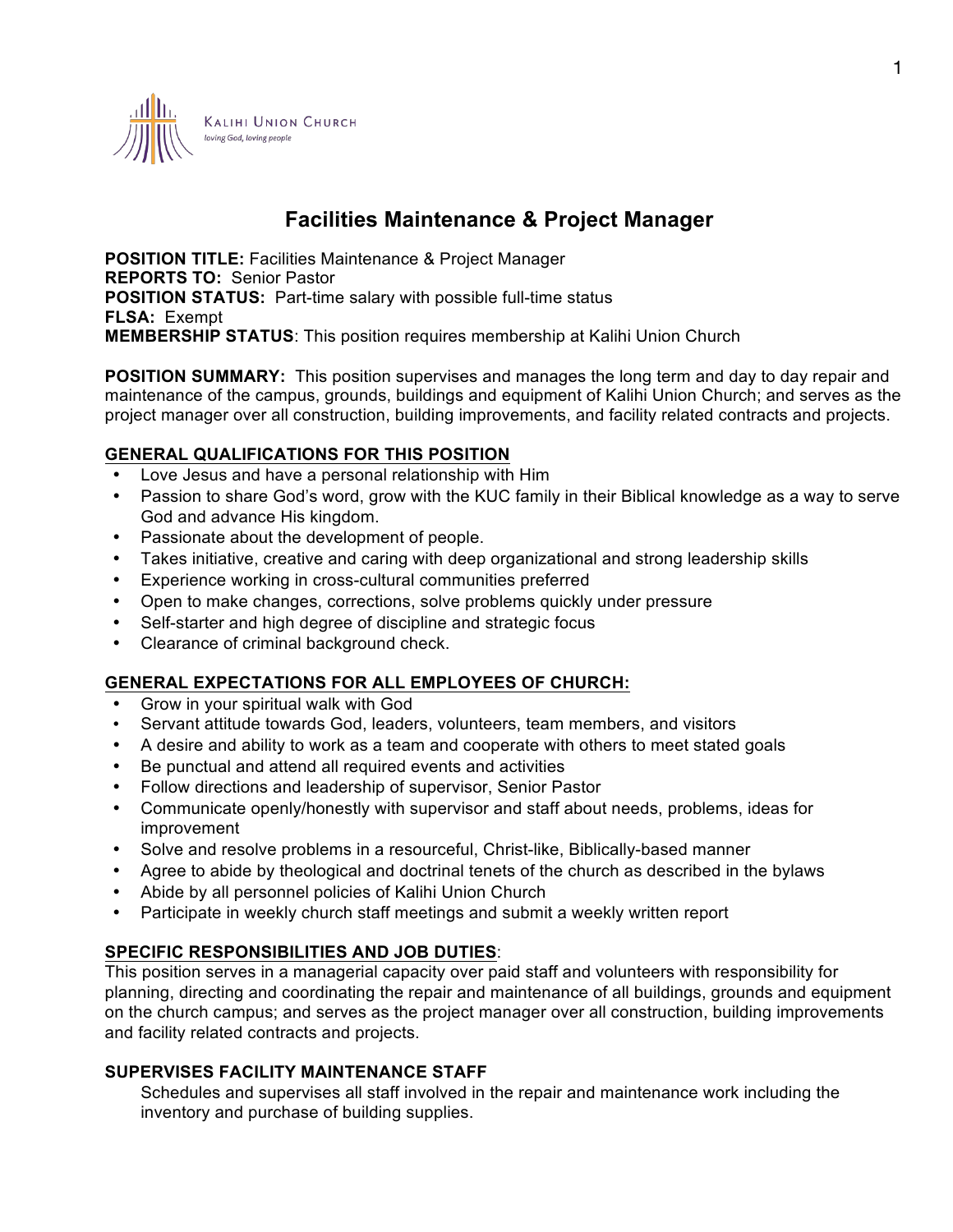#### **MANAGES AND SUPERVISES VOLUNTEERS**

Plans, directs and coordinates volunteers in a wide variety of tasks for the monthly campus clean-up workday (2<sup>nd</sup> Saturday).

Plans, coordinates and supervises the repair and maintenance work for the Tuesday men and other volunteers.

#### **PREVENTIVE MAINTENANCE PROGRAM**

Develops and executes a preventive maintenance program for all structures, surrounding grounds, vehicles, utilities, parking lot/roadway and any related equipment.

Ensures facilities, vehicles, equipment and related supplies are in compliance with all certifications, Federal and State laws, safety; fire prevention and security requirements.

### **MAINTAINS, REPAIR AND MODIFY FACILITIES**

Develops and executes an active list of maintenance and repairs for all structures, surrounding grounds, utilities, parking lot/roadway and related equipment. This may involve upgrading or replacing utility systems (such as sewage, water, etc.); inspecting all physical structures for safety; planning, overseeing and inspecting the work performed by carpenters, electricians, plumbers, utility systems operators, janitors, contractors and others.

Ensures workshops and campus grounds are organized, clean, safe and operational.

May research and create itemize cost proposals for proposed maintenance, repairs/replacement around campus.

Establishes and oversees schedules and priorities for preventive maintenance, maintenance/repair/renovations, and capital improvements.

#### **PROJECT MANAGEMENT**

Plans, directs and executes the various campus improvement projects. Reviews plans and specifications of buildings and other structures for compliance with zoning, building, plumbing, electrical, fire and health regulations.

Manages multiple projects simultaneously and ensures each project's progress is on-time and the deliverables/outcomes are achieved as identified. Works independently and collaboratively with the Council of Elders, volunteers, engineers, architects etc. to determine the specifications of any building project. Participates in making a recommendation for a selected contractor. Negotiates contracts with external vendors to reach profitable agreements. Obtains permits and licenses from appropriate authorities. Informs the Senior Pastor on the progress/status of projects.

Performs research, conducts site visits, collects data, sketches and renderings of buildings and **structures** to support projects.

Conducts periodic on-site observation of work during construction to monitor compliance with plans.

Responds to requests for information made by the Senior Pastor and Council of Elders.

### **CLEANING FACILITIES AND GROUNDS**

Oversees and manages the campus cleaning schedules. This includes managing the various teams who clean all structures, landscape of all church grounds, parking lot/roadway and related equipment.